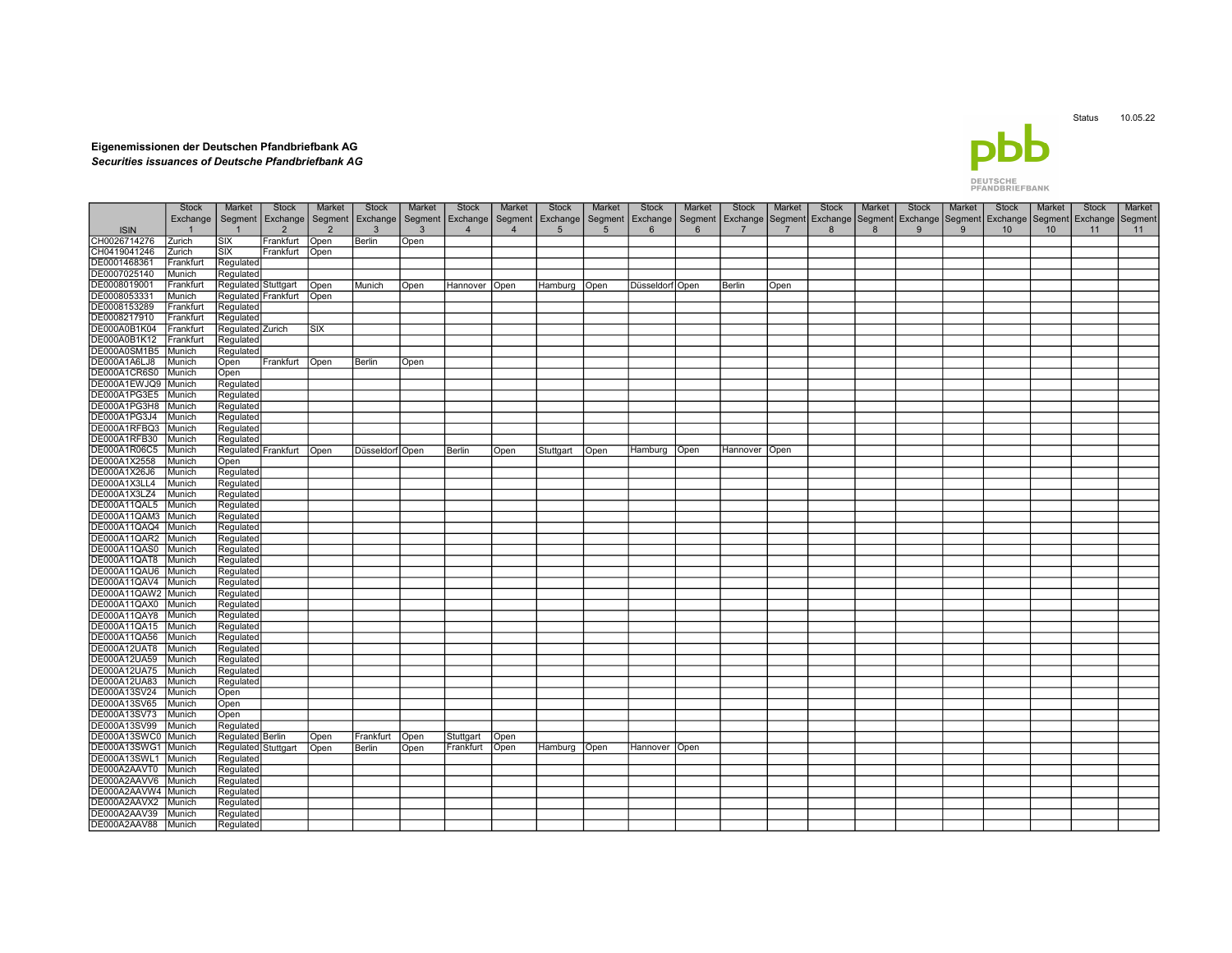|                       | <b>Stock</b> | Market             | <b>Stock</b>        | Market         | <b>Stock</b> | Market       | <b>Stock</b>      | Market  | <b>Stock</b>      | Market  | <b>Stock</b>   | Market  | <b>Stock</b>      | Market  | <b>Stock</b> | Market | <b>Stock</b>     | Market  | <b>Stock</b>    | Market  | <b>Stock</b>       | Market |
|-----------------------|--------------|--------------------|---------------------|----------------|--------------|--------------|-------------------|---------|-------------------|---------|----------------|---------|-------------------|---------|--------------|--------|------------------|---------|-----------------|---------|--------------------|--------|
|                       | Exchange     | Segment            | Exchange            | Segment        | Exchange     | Segment      | <b>Exchange</b>   | Segment | Exchange          | Segment | Exchange       | Segment | Exchange          | Segment | Exchange     |        | Segment Exchange | Segment | Exchange        | Segment | Exchange   Segment |        |
| <b>ISIN</b>           |              |                    | $\overline{2}$      | $\overline{2}$ | 3            | $\mathbf{3}$ | $\overline{4}$    |         | $5\phantom{.0}$   | 5       | $6\phantom{1}$ | 6       |                   |         | 8            | 8      | 9                | 9       | 10 <sup>°</sup> | 10      | 11                 | 11     |
| DE000A2DASM5          | Munich       | Regulated          |                     |                |              |              |                   |         |                   |         |                |         |                   |         |              |        |                  |         |                 |         |                    |        |
|                       |              |                    |                     |                |              |              |                   |         |                   |         |                |         |                   |         |              |        |                  |         |                 |         |                    |        |
| DE000A2DASR4          | Munich       | Regulated          |                     |                |              |              |                   |         |                   |         |                |         |                   |         |              |        |                  |         |                 |         |                    |        |
| DE000A2DAST0          | Munich       |                    | Regulated Hamburg   | Open           | Hannover     | Open         | Stuttgart         | Open    | Berlin            | Open    | Frankfurt      | Open    | Düsseldorf Open   |         |              |        |                  |         |                 |         |                    |        |
| DE000A2E4Y05          | Munich       | Regulated          |                     |                |              |              |                   |         |                   |         |                |         |                   |         |              |        |                  |         |                 |         |                    |        |
| DE000A2E4Y13          | Munich       | Regulated          |                     |                |              |              |                   |         |                   |         |                |         |                   |         |              |        |                  |         |                 |         |                    |        |
| DE000A2E4Y39          | Munich       | Regulated          |                     |                |              |              |                   |         |                   |         |                |         |                   |         |              |        |                  |         |                 |         |                    |        |
| DE000A2E4Y62          | Munich       | Regulated          |                     |                |              |              |                   |         |                   |         |                |         |                   |         |              |        |                  |         |                 |         |                    |        |
| DE000A2E4Y70          | Munich       | Regulated          |                     |                |              |              |                   |         |                   |         |                |         |                   |         |              |        |                  |         |                 |         |                    |        |
| DE000A2E4Y88          | Munich       | Regulated          |                     |                |              |              |                   |         |                   |         |                |         |                   |         |              |        |                  |         |                 |         |                    |        |
| DE000A2E4ZA7          | Munich       | Regulated          |                     |                |              |              |                   |         |                   |         |                |         |                   |         |              |        |                  |         |                 |         |                    |        |
|                       |              |                    |                     |                |              |              |                   |         |                   |         |                |         |                   |         |              |        |                  |         |                 |         |                    |        |
| DE000A2E4ZB5          | Munich       | Regulated          |                     |                |              |              |                   |         |                   |         |                |         |                   |         |              |        |                  |         |                 |         |                    |        |
| DE000A2E4ZD1          | Munich       | Open               |                     |                |              |              |                   |         |                   |         |                |         |                   |         |              |        |                  |         |                 |         |                    |        |
| DE000A2E4ZE9          | Munich       | Regulated Berlin   |                     | Open           | Frankfurt    | Open         | Hamburg           | Open    | Hannover          | Open    | Stuttgart      | Open    |                   |         |              |        |                  |         |                 |         |                    |        |
| DE000A2E4ZF6          | Munich       | Regulated          |                     |                |              |              |                   |         |                   |         |                |         |                   |         |              |        |                  |         |                 |         |                    |        |
| DE000A2E4ZG4          | Munich       | Regulated          |                     |                |              |              |                   |         |                   |         |                |         |                   |         |              |        |                  |         |                 |         |                    |        |
| DE000A2E4ZJ8          | Munich       | Regulated          |                     |                |              |              |                   |         |                   |         |                |         |                   |         |              |        |                  |         |                 |         |                    |        |
| DE000A2GSLA0          | Munich       | Regulated          |                     |                |              |              |                   |         |                   |         |                |         |                   |         |              |        |                  |         |                 |         |                    |        |
| DE000A2GSLB8          | Munich       | Regulated          |                     |                |              |              |                   |         |                   |         |                |         |                   |         |              |        |                  |         |                 |         |                    |        |
| DE000A2GSLD4          | Munich       | Regulated          |                     |                |              |              |                   |         |                   |         |                |         |                   |         |              |        |                  |         |                 |         |                    |        |
| DE000A2GSLE2          | Munich       | Regulated          |                     |                |              |              |                   |         |                   |         |                |         |                   |         |              |        |                  |         |                 |         |                    |        |
| DE000A2GSLF9          | Munich       | Regulated   Berlin |                     | Open           | Frankfurt    | Open         | Hamburg           | Open    | Hannover          | Open    | Stuttgart      | Open    | Düsseldorf Open   |         |              |        |                  |         |                 |         |                    |        |
| DE000A2GSLJ1          | Munich       | Regulated          |                     |                |              |              |                   |         |                   |         |                |         |                   |         |              |        |                  |         |                 |         |                    |        |
| DE000A2GSLL7          | Munich       | Regulated Berlin   |                     | Open           | Frankfurt    | Open         | Hannover   Open   |         | Hamburg           | Open    | Stuttgart      | Open    | Düsseldorf   Open |         |              |        |                  |         |                 |         |                    |        |
| DE000A2GSLM5          | Munich       | Regulated          |                     |                |              |              |                   |         |                   |         |                |         |                   |         |              |        |                  |         |                 |         |                    |        |
|                       |              |                    |                     |                |              |              |                   |         |                   |         |                |         |                   |         |              |        |                  |         |                 |         |                    |        |
| DE000A2GSLN3 Munich   |              | Regulated          |                     |                |              |              |                   |         |                   |         |                |         |                   |         |              |        |                  |         |                 |         |                    |        |
| DE000A2GSLP8          | Munich       | Regulated          |                     |                |              |              |                   |         |                   |         |                |         |                   |         |              |        |                  |         |                 |         |                    |        |
| DE000A2GSLQ6   Munich |              | Regulated          |                     |                |              |              |                   |         |                   |         |                |         |                   |         |              |        |                  |         |                 |         |                    |        |
| DE000A2GSLR4   Munich |              | Regulated          |                     |                |              |              |                   |         |                   |         |                |         |                   |         |              |        |                  |         |                 |         |                    |        |
| DE000A2GSLT0          | Munich       | Regulated          |                     |                |              |              |                   |         |                   |         |                |         |                   |         |              |        |                  |         |                 |         |                    |        |
| DE000A2GSLU8 Munich   |              | Regulated          |                     |                |              |              |                   |         |                   |         |                |         |                   |         |              |        |                  |         |                 |         |                    |        |
| DE000A2GSLV6          | Munich       | Regulated Berlin   |                     | Open           | Frankfurt    | Open         | Hamburg           | Open    | Hannover  Open    |         | Stuttgart      | Open    | Düsseldorf Open   |         |              |        |                  |         |                 |         |                    |        |
| DE000A2LQNJ1          | Munich       | Regulated          |                     |                |              |              |                   |         |                   |         |                |         |                   |         |              |        |                  |         |                 |         |                    |        |
| DE000A2LQNL7          | Munich       | Regulated          |                     |                |              |              |                   |         |                   |         |                |         |                   |         |              |        |                  |         |                 |         |                    |        |
| DE000A2LQNM5          | Munich       | Regulated          |                     |                |              |              |                   |         |                   |         |                |         |                   |         |              |        |                  |         |                 |         |                    |        |
| DE000A2LQNP8 Munich   |              |                    | Regulated Frankfurt | Open           | Stuttgart    | Open         | Düsseldorf Open   |         |                   |         |                |         |                   |         |              |        |                  |         |                 |         |                    |        |
| DE000A2LQNQ6 Munich   |              |                    | Regulated Frankfurt | Open           | Stuttgart    | Open         | Hamburg           | Open    | Düsseldorf   Open |         |                |         |                   |         |              |        |                  |         |                 |         |                    |        |
| DE000A2LQNT0 Munich   |              | Regulated          |                     |                |              |              |                   |         |                   |         |                |         |                   |         |              |        |                  |         |                 |         |                    |        |
| DE000A2LQNU8 Munich   |              |                    |                     |                |              |              |                   |         |                   |         |                |         |                   |         |              |        |                  |         |                 |         |                    |        |
|                       |              | Regulated          |                     |                |              |              |                   |         |                   |         |                |         |                   |         |              |        |                  |         |                 |         |                    |        |
| DE000A2LQNV6 Munich   |              | Regulated          |                     |                |              |              |                   |         |                   |         |                |         |                   |         |              |        |                  |         |                 |         |                    |        |
| DE000A2LQNY0          | Munich       | Regulated          |                     |                |              |              |                   |         |                   |         |                |         |                   |         |              |        |                  |         |                 |         |                    |        |
| DE000A2LQN04          | Munich       | Regulated          |                     |                |              |              |                   |         |                   |         |                |         |                   |         |              |        |                  |         |                 |         |                    |        |
| DE000A2LQN20          | Munich       | Regulated          |                     |                |              |              |                   |         |                   |         |                |         |                   |         |              |        |                  |         |                 |         |                    |        |
| DE000A2NBJ62          | Munich       | Regulated          |                     |                |              |              |                   |         |                   |         |                |         |                   |         |              |        |                  |         |                 |         |                    |        |
| DE000A2NBJ70          | Munich       |                    | Regulated Frankfurt | Open           | Stuttgart    | Open         | Düsseldorf   Open |         |                   |         |                |         |                   |         |              |        |                  |         |                 |         |                    |        |
| DE000A2NBJ88          | Munich       | Regulated          |                     |                |              |              |                   |         |                   |         |                |         |                   |         |              |        |                  |         |                 |         |                    |        |
| DE000A2NBJ96          | Munich       | Regulated          |                     |                |              |              |                   |         |                   |         |                |         |                   |         |              |        |                  |         |                 |         |                    |        |
| DE000A2NBKA4          | Munich       | Regulated          |                     |                |              |              |                   |         |                   |         |                |         |                   |         |              |        |                  |         |                 |         |                    |        |
| DE000A2NBKB2          | Munich       | Regulated          |                     |                |              |              |                   |         |                   |         |                |         |                   |         |              |        |                  |         |                 |         |                    |        |
| DE000A2NBKC0 Munich   |              | Regulated          |                     |                |              |              |                   |         |                   |         |                |         |                   |         |              |        |                  |         |                 |         |                    |        |
| DE000A2NBKD8   Munich |              | Regulated          |                     |                |              |              |                   |         |                   |         |                |         |                   |         |              |        |                  |         |                 |         |                    |        |
| DE000A2NBKE6 Munich   |              | Open               |                     |                |              |              |                   |         |                   |         |                |         |                   |         |              |        |                  |         |                 |         |                    |        |
| DE000A2NBKF3   Munich |              | Open               |                     |                |              |              |                   |         |                   |         |                |         |                   |         |              |        |                  |         |                 |         |                    |        |
|                       |              |                    |                     |                |              |              |                   |         |                   |         |                |         |                   |         |              |        |                  |         |                 |         |                    |        |
| DE000A2NBKG1          | Munich       | Open               |                     |                |              |              |                   |         |                   |         |                |         |                   |         |              |        |                  |         |                 |         |                    |        |
| DE000A2NBKJ5          | Munich       | Regulated          |                     |                |              |              |                   |         |                   |         |                |         |                   |         |              |        |                  |         |                 |         |                    |        |
| DE000A2NBKK3 Munich   |              |                    | Regulated Frankfurt | Open           | Stuttgart    | Open         | Düsseldorf Open   |         |                   |         |                |         |                   |         |              |        |                  |         |                 |         |                    |        |
| DE000A2NBKM9 Munich   |              | Regulated          |                     |                |              |              |                   |         |                   |         |                |         |                   |         |              |        |                  |         |                 |         |                    |        |
| DE000A2NBKN7 Munich   |              | Regulated          |                     |                |              |              |                   |         |                   |         |                |         |                   |         |              |        |                  |         |                 |         |                    |        |
| DE000A2NBKQ0 Munich   |              | Regulated          |                     |                |              |              |                   |         |                   |         |                |         |                   |         |              |        |                  |         |                 |         |                    |        |
| DE000A2NBKR8   Munich |              | Regulated          |                     |                |              |              |                   |         |                   |         |                |         |                   |         |              |        |                  |         |                 |         |                    |        |
| DE000A2YNVL0          | Munich       | Regulated          |                     |                |              |              |                   |         |                   |         |                |         |                   |         |              |        |                  |         |                 |         |                    |        |
| DE000A2YNVM8   Munich |              |                    | Regulated Frankfurt | Open           | Stuttgart    | Open         | Berlin            | Open    | Düsseldorf Open   |         |                |         |                   |         |              |        |                  |         |                 |         |                    |        |
| DE000A2YNVN6 Munich   |              | Regulated          |                     |                |              |              |                   |         |                   |         |                |         |                   |         |              |        |                  |         |                 |         |                    |        |
| DE000A2YNVP1 Munich   |              | Regulated          |                     |                |              |              |                   |         |                   |         |                |         |                   |         |              |        |                  |         |                 |         |                    |        |
|                       |              |                    |                     |                |              |              |                   |         |                   |         |                |         |                   |         |              |        |                  |         |                 |         |                    |        |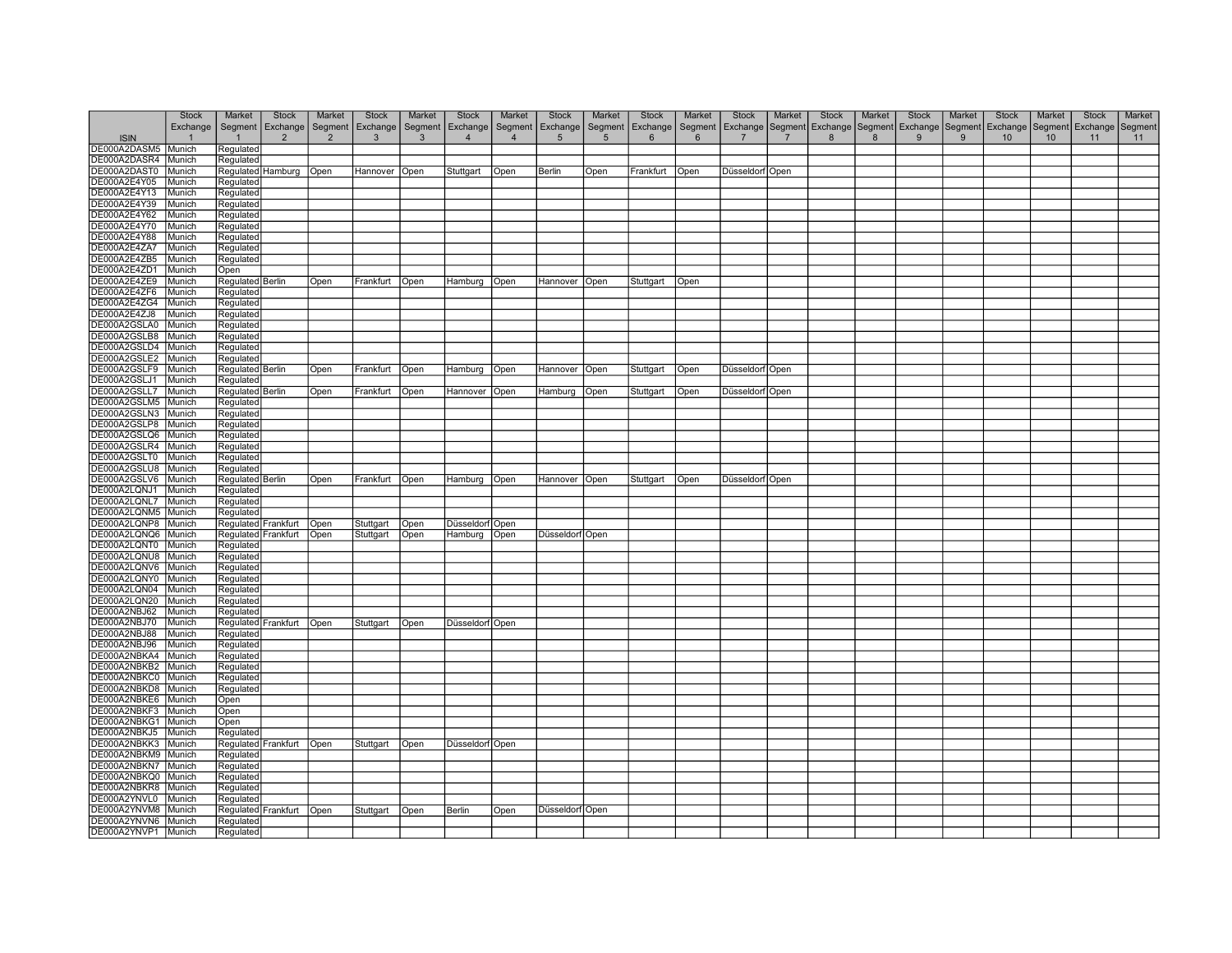|                     | Stock          | Market<br>Stock                  | Market         | <b>Stock</b>       | Market       | <b>Stock</b>             | Market         | <b>Stock</b>    | Market          | Stock       | Market | Stock                                                                                                                                 | Market         | <b>Stock</b> | Market | <b>Stock</b> | Market | Stock           | Market | <b>Stock</b> | Market |
|---------------------|----------------|----------------------------------|----------------|--------------------|--------------|--------------------------|----------------|-----------------|-----------------|-------------|--------|---------------------------------------------------------------------------------------------------------------------------------------|----------------|--------------|--------|--------------|--------|-----------------|--------|--------------|--------|
|                     |                | Exchange   Segment   Exchange    |                | Segment   Exchange |              | Segment Exchange Segment |                | Exchange        |                 |             |        | Segment   Exchange   Segment   Exchange   Segment   Exchange   Segment   Exchange   Segment   Exchange   Segment   Exchange   Segment |                |              |        |              |        |                 |        |              |        |
| <b>ISIN</b>         | $\overline{1}$ | $\overline{2}$<br>$\overline{1}$ | $\overline{2}$ | $\mathbf{3}$       | $\mathbf{3}$ | $\overline{4}$           | $\overline{4}$ | $5\overline{)}$ | $5\overline{5}$ | $6^{\circ}$ | 6      | $\overline{7}$                                                                                                                        | $\overline{7}$ | 8            | 8      | 9            | 9      | 10 <sup>1</sup> | 10     | 11           | 11     |
| DE000A2YNVQ9 Munich |                |                                  |                |                    |              |                          |                |                 |                 |             |        |                                                                                                                                       |                |              |        |              |        |                 |        |              |        |
|                     |                | Regulated                        |                |                    |              |                          |                |                 |                 |             |        |                                                                                                                                       |                |              |        |              |        |                 |        |              |        |
| DE000A2YNVS5        | Munich         | Regulated                        |                |                    |              |                          |                |                 |                 |             |        |                                                                                                                                       |                |              |        |              |        |                 |        |              |        |
| DE000A2YNVT3        | Munich         | Regulated                        |                |                    |              |                          |                |                 |                 |             |        |                                                                                                                                       |                |              |        |              |        |                 |        |              |        |
| DE000A2YNVU1 Munich |                | Regulated                        |                |                    |              |                          |                |                 |                 |             |        |                                                                                                                                       |                |              |        |              |        |                 |        |              |        |
| DE000A2YNVV9        | Munich         | Regulated                        |                |                    |              |                          |                |                 |                 |             |        |                                                                                                                                       |                |              |        |              |        |                 |        |              |        |
| DE000A2YNVW7 Munich |                | Regulated                        |                |                    |              |                          |                |                 |                 |             |        |                                                                                                                                       |                |              |        |              |        |                 |        |              |        |
| DE000A2YNVY3        | Munich         | Regulated Frankfurt   Open       |                | Stuttgart          | Open         |                          |                |                 |                 |             |        |                                                                                                                                       |                |              |        |              |        |                 |        |              |        |
| DE000A2YNVZ0        | Munich         | Regulated                        |                |                    |              |                          |                |                 |                 |             |        |                                                                                                                                       |                |              |        |              |        |                 |        |              |        |
| DE000A2YNV02        |                |                                  |                |                    |              |                          |                |                 |                 |             |        |                                                                                                                                       |                |              |        |              |        |                 |        |              |        |
|                     | Munich         | Regulated                        |                |                    |              |                          |                |                 |                 |             |        |                                                                                                                                       |                |              |        |              |        |                 |        |              |        |
| DE000A2YNV10        | Munich         | Regulated                        |                |                    |              |                          |                |                 |                 |             |        |                                                                                                                                       |                |              |        |              |        |                 |        |              |        |
| DE000A2YNV28        | Munich         | Regulated                        |                |                    |              |                          |                |                 |                 |             |        |                                                                                                                                       |                |              |        |              |        |                 |        |              |        |
| DE000A2YNV36        | Munich         | Regulated Stuttgart Open         |                | Frankfurt   Open   |              | Düsseldorf Open          |                |                 |                 |             |        |                                                                                                                                       |                |              |        |              |        |                 |        |              |        |
| DE000A2YNV44        | Munich         | Regulated                        |                |                    |              |                          |                |                 |                 |             |        |                                                                                                                                       |                |              |        |              |        |                 |        |              |        |
| DE000A254ZL7        | Munich         | Regulated                        |                |                    |              |                          |                |                 |                 |             |        |                                                                                                                                       |                |              |        |              |        |                 |        |              |        |
| DE000A254ZM5        | Munich         | Regulated                        |                |                    |              |                          |                |                 |                 |             |        |                                                                                                                                       |                |              |        |              |        |                 |        |              |        |
| DE000A254ZN3        | Munich         | Open                             |                |                    |              |                          |                |                 |                 |             |        |                                                                                                                                       |                |              |        |              |        |                 |        |              |        |
| DE000A254ZP8        | Munich         |                                  |                |                    |              |                          |                |                 |                 |             |        |                                                                                                                                       |                |              |        |              |        |                 |        |              |        |
|                     |                | Open                             |                |                    |              |                          |                |                 |                 |             |        |                                                                                                                                       |                |              |        |              |        |                 |        |              |        |
| DE000A254ZQ6        | Munich         | Regulated                        |                |                    |              |                          |                |                 |                 |             |        |                                                                                                                                       |                |              |        |              |        |                 |        |              |        |
| DE000A254ZR4        | Munich         | Regulated                        |                |                    |              |                          |                |                 |                 |             |        |                                                                                                                                       |                |              |        |              |        |                 |        |              |        |
| DE000A254ZS2        | Munich         | Regulated                        |                |                    |              |                          |                |                 |                 |             |        |                                                                                                                                       |                |              |        |              |        |                 |        |              |        |
| DE000A254ZT0        | Munich         | Regulated                        |                |                    |              |                          |                |                 |                 |             |        |                                                                                                                                       |                |              |        |              |        |                 |        |              |        |
| DE000A254ZV6        | Munich         | Open                             |                |                    |              |                          |                |                 |                 |             |        |                                                                                                                                       |                |              |        |              |        |                 |        |              |        |
| DE000A254ZT0        | Munich         | Regulated                        |                |                    |              |                          |                |                 |                 |             |        |                                                                                                                                       |                |              |        |              |        |                 |        |              |        |
| DE000A254Z00        | Munich         | Regulated                        |                |                    |              |                          |                |                 |                 |             |        |                                                                                                                                       |                |              |        |              |        |                 |        |              |        |
| DE000A254Z18        | Munich         | Regulated                        |                |                    |              |                          |                |                 |                 |             |        |                                                                                                                                       |                |              |        |              |        |                 |        |              |        |
|                     |                |                                  |                |                    |              |                          |                |                 |                 |             |        |                                                                                                                                       |                |              |        |              |        |                 |        |              |        |
| DE000A254Z26        | Munich         | Regulated                        |                |                    |              |                          |                |                 |                 |             |        |                                                                                                                                       |                |              |        |              |        |                 |        |              |        |
| DE000A254Z34        | Munich         | Regulated                        |                |                    |              |                          |                |                 |                 |             |        |                                                                                                                                       |                |              |        |              |        |                 |        |              |        |
| DE000A254Z42        | Munich         | Open                             |                |                    |              |                          |                |                 |                 |             |        |                                                                                                                                       |                |              |        |              |        |                 |        |              |        |
| DE000A254Z59        | Munich         | Open                             |                |                    |              |                          |                |                 |                 |             |        |                                                                                                                                       |                |              |        |              |        |                 |        |              |        |
| DE000A254Z67        | Munich         | Open                             |                |                    |              |                          |                |                 |                 |             |        |                                                                                                                                       |                |              |        |              |        |                 |        |              |        |
| DE000A254Z75        | Munich         | Open                             |                |                    |              |                          |                |                 |                 |             |        |                                                                                                                                       |                |              |        |              |        |                 |        |              |        |
| DE000A254Z83        | Munich         | Open                             |                |                    |              |                          |                |                 |                 |             |        |                                                                                                                                       |                |              |        |              |        |                 |        |              |        |
| DE000A254Z91        | Munich         | Regulated                        |                |                    |              |                          |                |                 |                 |             |        |                                                                                                                                       |                |              |        |              |        |                 |        |              |        |
| DE000A289P01        | Munich         |                                  |                |                    |              |                          |                |                 |                 |             |        |                                                                                                                                       |                |              |        |              |        |                 |        |              |        |
|                     |                | Regulated                        |                |                    |              |                          |                |                 |                 |             |        |                                                                                                                                       |                |              |        |              |        |                 |        |              |        |
| DE000A289P19        | Munich         | Regulated                        |                |                    |              |                          |                |                 |                 |             |        |                                                                                                                                       |                |              |        |              |        |                 |        |              |        |
| DE000A289P27        | Munich         | Regulated                        |                |                    |              |                          |                |                 |                 |             |        |                                                                                                                                       |                |              |        |              |        |                 |        |              |        |
| DE000A289P35        | Munich         | Regulated                        |                |                    |              |                          |                |                 |                 |             |        |                                                                                                                                       |                |              |        |              |        |                 |        |              |        |
| DE000A289P43        | Munich         | Regulated                        |                |                    |              |                          |                |                 |                 |             |        |                                                                                                                                       |                |              |        |              |        |                 |        |              |        |
| DE000A289P50        | Munich         | Regulated                        |                |                    |              |                          |                |                 |                 |             |        |                                                                                                                                       |                |              |        |              |        |                 |        |              |        |
| DE000A289P68        | Munich         | Regulated                        |                |                    |              |                          |                |                 |                 |             |        |                                                                                                                                       |                |              |        |              |        |                 |        |              |        |
| DE000A289P76        | Munich         | Regulated                        |                |                    |              |                          |                |                 |                 |             |        |                                                                                                                                       |                |              |        |              |        |                 |        |              |        |
| DE000A289P84        | Munich         | Regulated                        |                |                    |              |                          |                |                 |                 |             |        |                                                                                                                                       |                |              |        |              |        |                 |        |              |        |
| DE000A289P92        | Munich         | Regulated                        |                |                    |              |                          |                |                 |                 |             |        |                                                                                                                                       |                |              |        |              |        |                 |        |              |        |
| DE000A289PM2        |                |                                  |                |                    |              |                          |                |                 |                 |             |        |                                                                                                                                       |                |              |        |              |        |                 |        |              |        |
|                     | Munich         | Regulated                        |                |                    |              |                          |                |                 |                 |             |        |                                                                                                                                       |                |              |        |              |        |                 |        |              |        |
| DE000A289PN0        | Munich         | Regulated                        |                |                    |              |                          |                |                 |                 |             |        |                                                                                                                                       |                |              |        |              |        |                 |        |              |        |
| DE000A289PP5        | Munich         | Regulated                        |                |                    |              |                          |                |                 |                 |             |        |                                                                                                                                       |                |              |        |              |        |                 |        |              |        |
| DE000A289PQ3        | Munich         | Regulated Frankfurt Open         |                | Stuttgart          | Open         | Düsseldorf   Open        |                |                 |                 |             |        |                                                                                                                                       |                |              |        |              |        |                 |        |              |        |
| DE000A289PR1        | Munich         | Regulated                        |                |                    |              |                          |                |                 |                 |             |        |                                                                                                                                       |                |              |        |              |        |                 |        |              |        |
| DE000A289PS9        | Munich         | Regulated                        |                |                    |              |                          |                |                 |                 |             |        |                                                                                                                                       |                |              |        |              |        |                 |        |              |        |
| DE000A289PT7        | Munich         | Regulated                        |                |                    |              |                          |                |                 |                 |             |        |                                                                                                                                       |                |              |        |              |        |                 |        |              |        |
| DE000A289PU5        | Munich         | Regulated                        |                |                    |              |                          |                |                 |                 |             |        |                                                                                                                                       |                |              |        |              |        |                 |        |              |        |
| DE000A289PV3        | Munich         | Regulated                        |                |                    |              |                          |                |                 |                 |             |        |                                                                                                                                       |                |              |        |              |        |                 |        |              |        |
|                     |                |                                  |                |                    |              |                          |                |                 |                 |             |        |                                                                                                                                       |                |              |        |              |        |                 |        |              |        |
| DE000A289PW1        | Munich         | Regulated                        |                |                    |              |                          |                |                 |                 |             |        |                                                                                                                                       |                |              |        |              |        |                 |        |              |        |
| DE000A3E5K08        | Munich         | Regulated                        |                |                    |              |                          |                |                 |                 |             |        |                                                                                                                                       |                |              |        |              |        |                 |        |              |        |
| DE000A3E5K16        | Munich         | Regulated                        |                |                    |              |                          |                |                 |                 |             |        |                                                                                                                                       |                |              |        |              |        |                 |        |              |        |
| DE000A3E5K24        | Munich         | Open                             | Frankfurt Open |                    |              |                          |                |                 |                 |             |        |                                                                                                                                       |                |              |        |              |        |                 |        |              |        |
| DE000A3E5K32        | Munich         | Open                             | Frankfurt Open |                    |              |                          |                |                 |                 |             |        |                                                                                                                                       |                |              |        |              |        |                 |        |              |        |
| DE000A3E5K40        | Munich         | Regulated                        |                |                    |              |                          |                |                 |                 |             |        |                                                                                                                                       |                |              |        |              |        |                 |        |              |        |
| DE000A3E5K57        | Munich         | Regulated                        |                |                    |              |                          |                |                 |                 |             |        |                                                                                                                                       |                |              |        |              |        |                 |        |              |        |
| DE000A3E5K65        | Munich         | Regulated                        |                |                    |              |                          |                |                 |                 |             |        |                                                                                                                                       |                |              |        |              |        |                 |        |              |        |
| DE000A3E5K73        |                |                                  |                |                    |              |                          |                |                 |                 |             |        |                                                                                                                                       |                |              |        |              |        |                 |        |              |        |
|                     | Munich         | Regulated Frankfurt   Open       |                | Stuttgart   Open   |              | Düsseldorf Open          |                |                 |                 |             |        |                                                                                                                                       |                |              |        |              |        |                 |        |              |        |
| DE000A3E5K81        | Munich         | Regulated                        |                |                    |              |                          |                |                 |                 |             |        |                                                                                                                                       |                |              |        |              |        |                 |        |              |        |
| DE000A3E5K99        | Munich         | Regulated                        |                |                    |              |                          |                |                 |                 |             |        |                                                                                                                                       |                |              |        |              |        |                 |        |              |        |